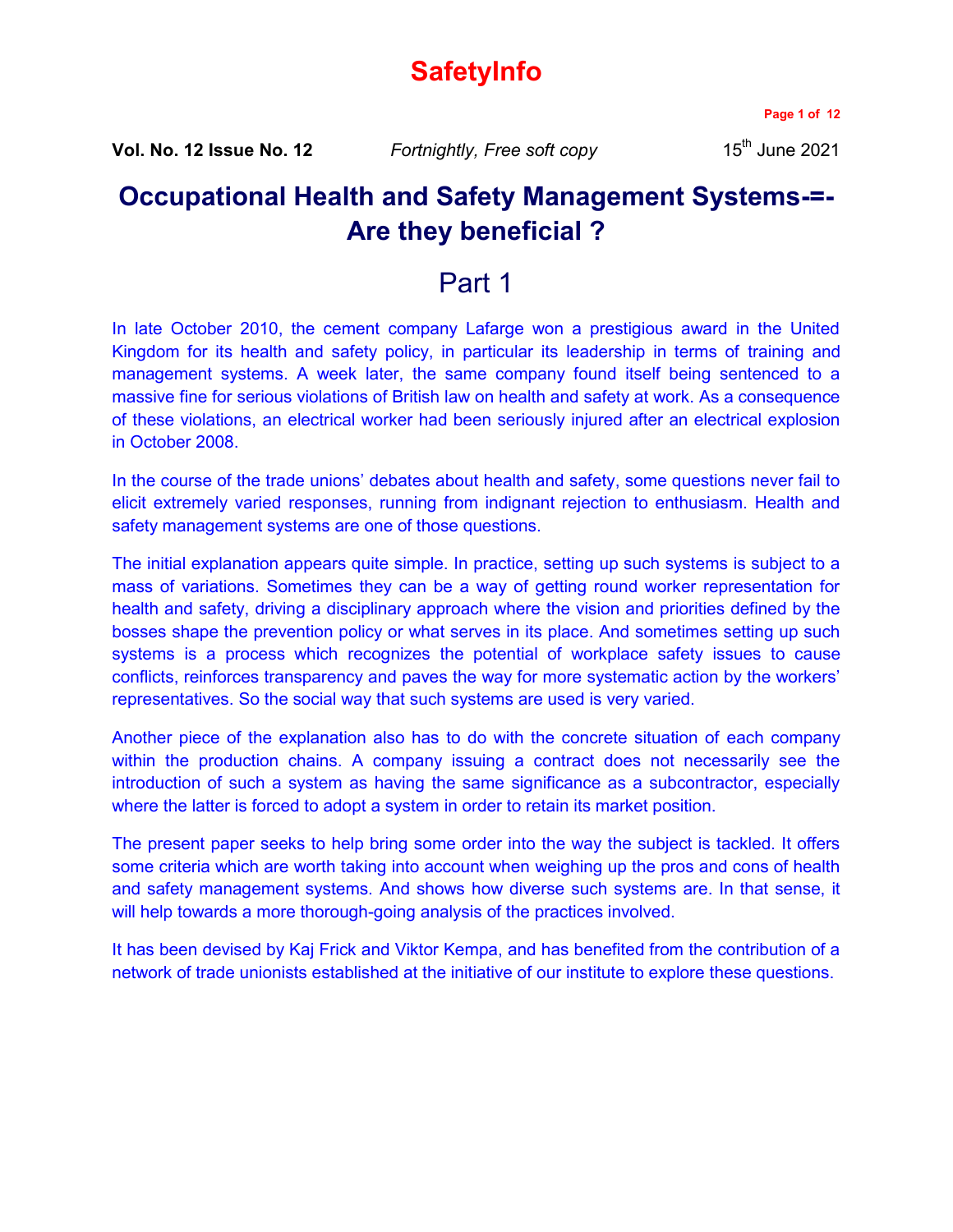### **What are OHSM Systems – Structuring the issues**

#### **The basis and scope of this paper**

This paper is analytical and descriptive, and even in parts prescriptive. It is mainly based on an overview of research, but also draws on union and other practical experience with OHS management systems (referred to hereinafter as "MS"), their varieties, their different political backgrounds and settings, and the little we know of their problems and successes. I will present some of the major studies in the reference list, and also try to support some of my claims with explicit references. However, the value of this paper lies in how the reader finds that it can broaden his/her perspectives of MS. I will focus more on what works in MS and what does not, and less on the practical requirements to develop an effective management system.

#### **MS are not semi-independent "systems"**

The term "OHS management systems" is used to describe all kind of practices. It can cover anything from ambitious continuous improvements towards the utopian goal of no health risks at work, to corporate smokescreens for controlling workers and busting unions that deliver rather poor OHS results. It is now such a common term that it is also used, for example, to describe how small firms in El Salvador handle OHS (Ramirez et al., 2006). This means that unless you are talking about a specific management system – i.e. one known to everyone involved in the discussion – you have to specify what MS or type of MS you mean. Otherwise, you can easily end up in confusion and with less chance to promote improvements to a good MS. The need to specify the MS often also occurs within organisations. Top managers may have a very different perception of the system they are trying to implement than OHS experts or safety representatives.

The confusion is also theoretical. MS on OHS and all other management "systems" (like ISO 9000) are not really systems in the scientific use of the term (von Bertalanffy, 1968). A scientific system is an entity of interacting units and functions that is striving to survive more or less independently of its surroundings. The purpose of a management system, on the contrary, is to integrate a function (e.g. better OHS or other quality) into the general management. An integrated management system is therefore an oxymoron. Either it is integrated or it is a system. It cannot be both. MS are thus only "systems"

in the vaguer common language sense of a complex set of interacting functions for a common goal, without the scientifically essential aspects of being independent and striving to survive (i.e. without the organism analogy). This theoretical misconception also has practical misleading results. It is much too easy – and common – to talk about an MS as if it is a separate organisation, not (simply) an aspect within the general management. "We leave this OHS problem to the MS", is a common excuse used by line managers who do not (or do not want to) understand that the MS has to be an integrated aspect of their own management, if it is to improve OHS.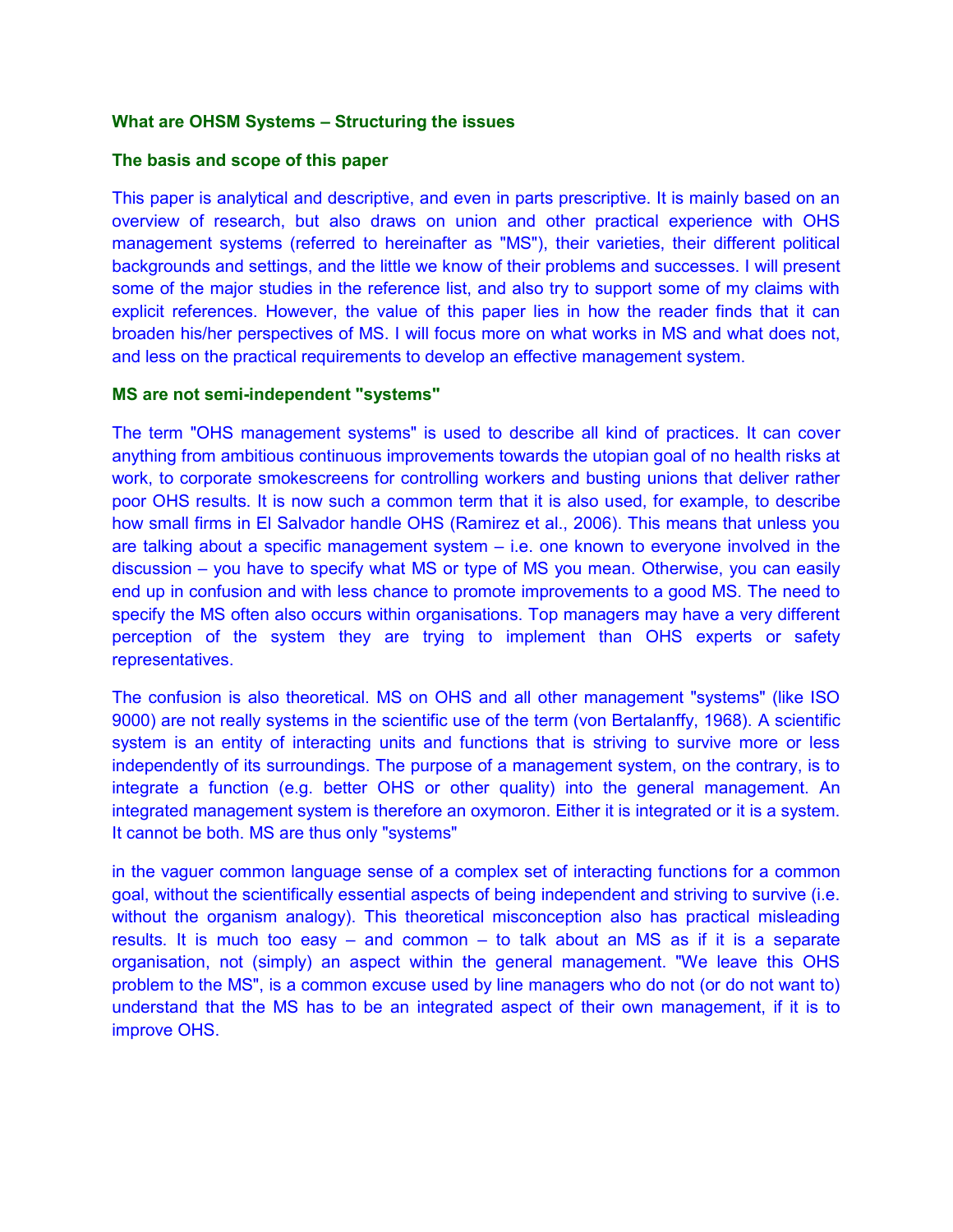#### **The "standard" type of MS – ISRS, BS 8800, OHSAS 18001 and VPP**

The issue of integrating consideration of OHS into daily management is important in the practice of all MS. However, before we go further into this and other possible risks with MS, we shall first briefly describe the management systems for OHS that are most well-known at international level (see also the comparative overview by Dalrymple et al., 1998). Early varieties of MS are safety management systems, like Lost Control, which was developed into the International Safety Rating System (ISRS; Bird & Loftus, 1976; Top, 2006). The 5 Star, or Five Star, program is an MS similar to ISRS. It is used by many employers in the likes of Australia (NSCA, 1995; www.nsca.org.au), North America (CAW, 2006) and South Africa (Eisner & Leger, 1988). Later, the chemical industry set up its own international guidelines for an MS, labelled Responsible Care. Since the 1990s, more and more national standards have also been issued on OHS MS. Dalrymple et al. (ibid) include standards, drafts of standards and guidelines on MS from Australia and New Zealand (AS/NZS 484), Ireland (draft), Jamaica (draft), the Netherlands (NPR 5001), Norway (draft), Spain (UNE 81900) and the UK (BS 8800). BS 8800 has also spread outside the UK. The recent US standard, ANSI-AIHA Z 10, from 2005, should also be added to this list.

In 1996, ISO failed to reach the necessary 2/3 majority to add a standard on how to manage OHS quality to the earlier ISO 9000 (on managing product quality) and ISO 14 000 (on environmental quality) (Zwetsloot, 2000). A similar attempt again failed to secure a qualified majority in 2000, but the issue has now been raised for a third time within the ISO. Yet the first failure made fourteen national standardization bodies and auditing firms (including the BSI from UK, and DNV from Norway) unite in 1999 on an international "semi standard" on MS, the OSHAS 18001 (OHSAS, 2006). OHSAS is the only global MS besides the ILO guidelines and DuPont's STOP (see below for these). OHSAS has also become one of the most widespread, with some 3,900 certificates in some 70 countries by the end of 2003. Several large corporations also use it in their plants, for example ABB, Akzo-Nobel, 3M and Unilever. The largest number of certified sites were in China, followed by Australia, Thailand, UK, Brazil, Italy, Japan, Iran, Korea and India (Bebek & Viages, ibid). One motive for OHSAS's popularity in poor countries with large exports may be the drive for corporate social responsibility. Large consumer corporations in the western world increasingly require their suppliers to demonstrate conformity with minimum labour and other standards (Frick & Zwetsloot, 2007). Yet various certificates do not always assure acceptable conditions of work at the suppliers (Mathiason, 2006).

Another main variety of MS are those produced and promoted by national OHS authorities. The state of California has mandated since 1991 that all employers must run an effective Injury and Illness Prevention Program (the Program Standard; www.dir.ca.gov/Title8/3203.html). However, outside the EU, Anglo-Saxon countries in particular have tried to promote effective internal management of OHS by voluntary means instead of through mandatory regulations. Sometimes they advise employers to implement an MS based on national standards, but many OHS authorities also produce and promote MS of their own design. OSHA's Voluntary Protection Program (VPP) in the US is probably the best-known example (OSHA, 1989). Other authorities have also created their own MS, e.g. the one in Taiwan since 1994 (Su et al, 2005). The different Australian OHS authorities pursue a strategy that is a hybrid of the voluntary MS and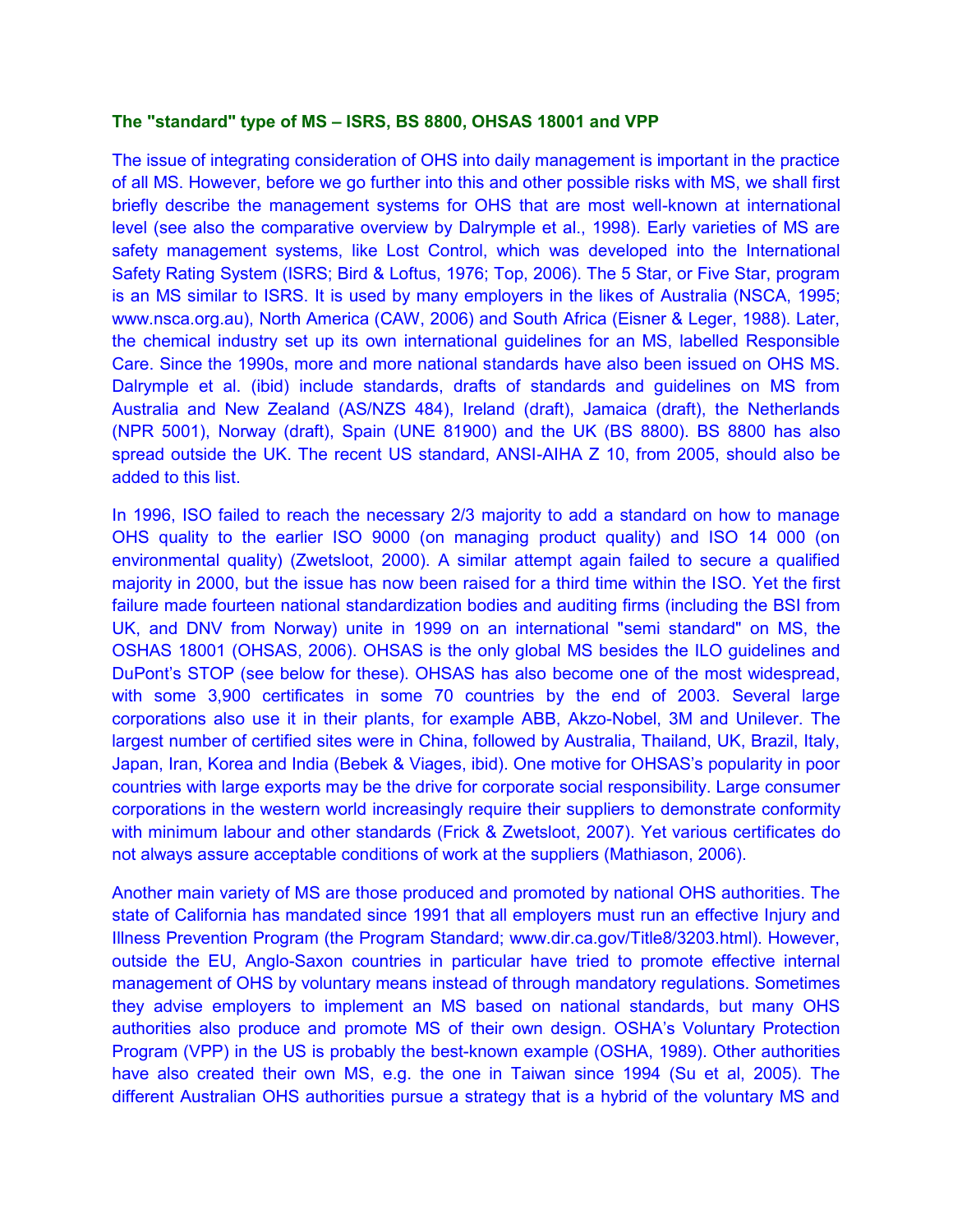mandatory OHSM (Saksvik & Quinlan, 2003). Formally the MS is voluntary and you may have fewer inspections if you do implement an MS. But if you do not set up an MS to handle risks at work, you still have to comply with the general duty of care, i.e. to operate a safe and sound workplace. In the US, this duty in the OSH Act is rarely used. But Australian labour inspectorates and courts refer to it more and more often. There are thus both positive and negative incentives to adopt the formally voluntary MS in Australia. And most Australian jurisdictions have produced their own MS, e.g. Safety Map from Victoria (VWA, 2002, first version in 1995, see also Dalrymple et al., ibid; though more streamlined guidelines on managing OHS were issued earlier by South Australia, Blewett, 1989). All in all, therefore, the introduction of an MS is thus in practice not so voluntary for Australian employers.

Obviously there are many differences between the various MS. Yet their specifications all include that the MS – as a minimum – should comply with national OHS regulations. In nearly all countries, this entails complying with a large number of often quite strict regulations on machine safety, prevention of exposure to hazardous materials and similar ordinances on noise, radiation, ergonomics, etc. The sum of all these mandatory requirements to protect workers against OHS risks is quite challenging. Careful inspections of workplaces – which are rare, as labour inspectors seldom have time enough for this – therefore usually reveal many violations of different OHS ordinances. Where there are mandatory regulations on OHSM – e.g. within the EU, but also in Brazil and many other countries – employers also have to comply with more or less strict requirements on how to manage OHS. These OHSM systems normally require similar prevention principles to the Framework Directive, discussed below. On top of the tough requirement to comply with material OHS regulations, we must therefore add similar challenging principles of how to manage the OHS.

Yet voluntary MS – from Five Star to BS 8800 to OHSAS 18001 to VPP – do not raise this as a problem. Full compliance with these extremely challenging regulations is mentioned only as a first step, without further comment. And the various advice and examples on how to implement the MS invariably reduce the prevention principles to something much less prominent. Safety is given much more attention than health, despite the fact that diseases cause far more ill-health and fatalities than accidents do. The prevention described more often revolves around the issuing of personal protective equipment (PPE) and behaviour control of "safe" procedures than the prescribed upstream prevention of illuminating risks at the design stage. And the worker participation described in these examples is more a top-down communication on why and how to obey management safety procedures than a genuine dialogue between management and workers on ends and means in an MS which aims to reduce OHS risks.

The ILO guidelines and behavioural safety are the two extremes of MS There are two main exceptions to this general picture of MS as being very preventive in their specification but less so in their practical examples and advice. At one end, the ILO guidelines for OHS management systems (ILO, 2001) consistently stay close to regulated OHSM. Unlike other MS (except those from OHS authorities), these guidelines have not been developed by auditing firms or standardization bodies, which are dominated by producers and employers. What we find instead is a tripartite organization with equal votes for representatives from governments, employers and workers/trade unions. This is one main reason why organized labour has opposed an ISO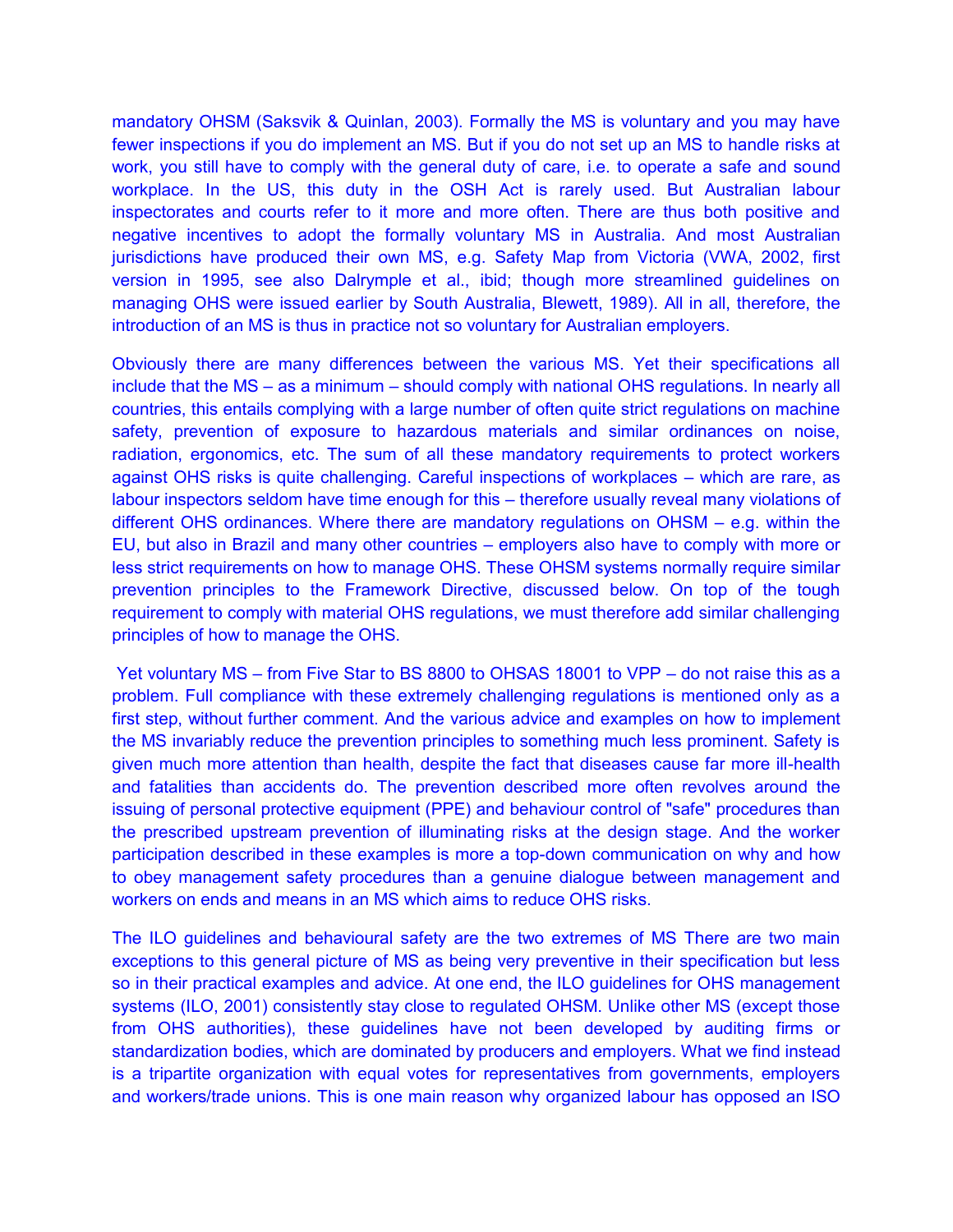standard (like ISO 9000) on MS and instead supports development along the ILO guidelines. Many countries have formally adopted them, for example China, Indonesia, Argentina, Brazil, Malaysia and Ireland. And the guidelines have been used as templates for private corporate MS (e.g. ABB and Volkswagen) and for MS produced by non-governmental OHS organizations, such as the widespread JISHA guidelines in Japan (www.ilo.org/safework/normative/ codes/lang--en/docName--WCMS\_107727/index.htm).

Like all MS, the ILO guidelines are voluntary. They also embrace the major principles of the Framework Directive, i.e. legal compliance, worker participation, health and not only safety, and the prevention hierarchy. But unlike other MS, the guidelines are not ambivalent in practice, if they really support these principles. In his critical comparison between corporate standards on MS and the ILO guidelines, Bennet (2002) finds the latter to be much stronger in terms of worker participation, legal compliance as an absolute must, the specification of what to include in the MS (i.e. less chance for an employer to pick what suits him), and the audit to evaluate and improve the MS. The ILO guidelines are also more consistent, in the sense of on the one hand including health in OHS, and on the other upholding the prevention hierarchy.

Behavioural safety (BS) is in many ways the opposite to the ILO guidelines. There are many varieties. One of the most widespread is DuPont's STOP (Safety Training Observation Program; DuPont, 2007). Formally, BS systems are not MS, nor do they claim to be. Yet in practice very many employers adopting BS describe this as their MS for OHS. With its focus on downstream worker behaviour and minimizing/measuring (only) reported injuries, BS does not claim even on paper to adhere to the prevention principles of mandatory OHSM, e.g. the Framework Directive (see further below).

## **An overview of the differences between mandatory OHSM and voluntary OHSM systems**

ILO, BS and the other MS alike share the characteristic of being voluntary and as such being separate from regulated OHSM. There is also confusion between the voluntary and the mandatory strategies to promote a more systematic management of OHS, which may be more serious than about the "systems" concept. Sometimes mandated OHSM is seen as the regulated variety of MS, i.e. with "management systems" being the general buzz-word. On the other hand, an MS is sometimes described as a special, extra complex, variety within general OHS management, which is mandatory in many countries. And sometimes mandatory OHSM and voluntary MS are treated as separate, although greatly overlapping, methods to specify how to manage occupational health and safety. There are thus overlaps in how one describes voluntary OHS management systems and regulated systematic OHS management. Nevertheless, politically/legally-based mandatory OHSM and market-based voluntary MS differ in important respects. In most countries, working life is influenced by both regulations on how to manage OHS and much marketing of voluntary MS. For example, in Brazil, there is extensively marketed voluntary MS but also regulation NR 9, which requires organizations to establish a program to manage risks (Dalrymple et al., 1998).

To explain the differences between these two strategies, we can start by looking at the EU Framework Directive (89/391/EEC). It was introduced early on and now covers the working life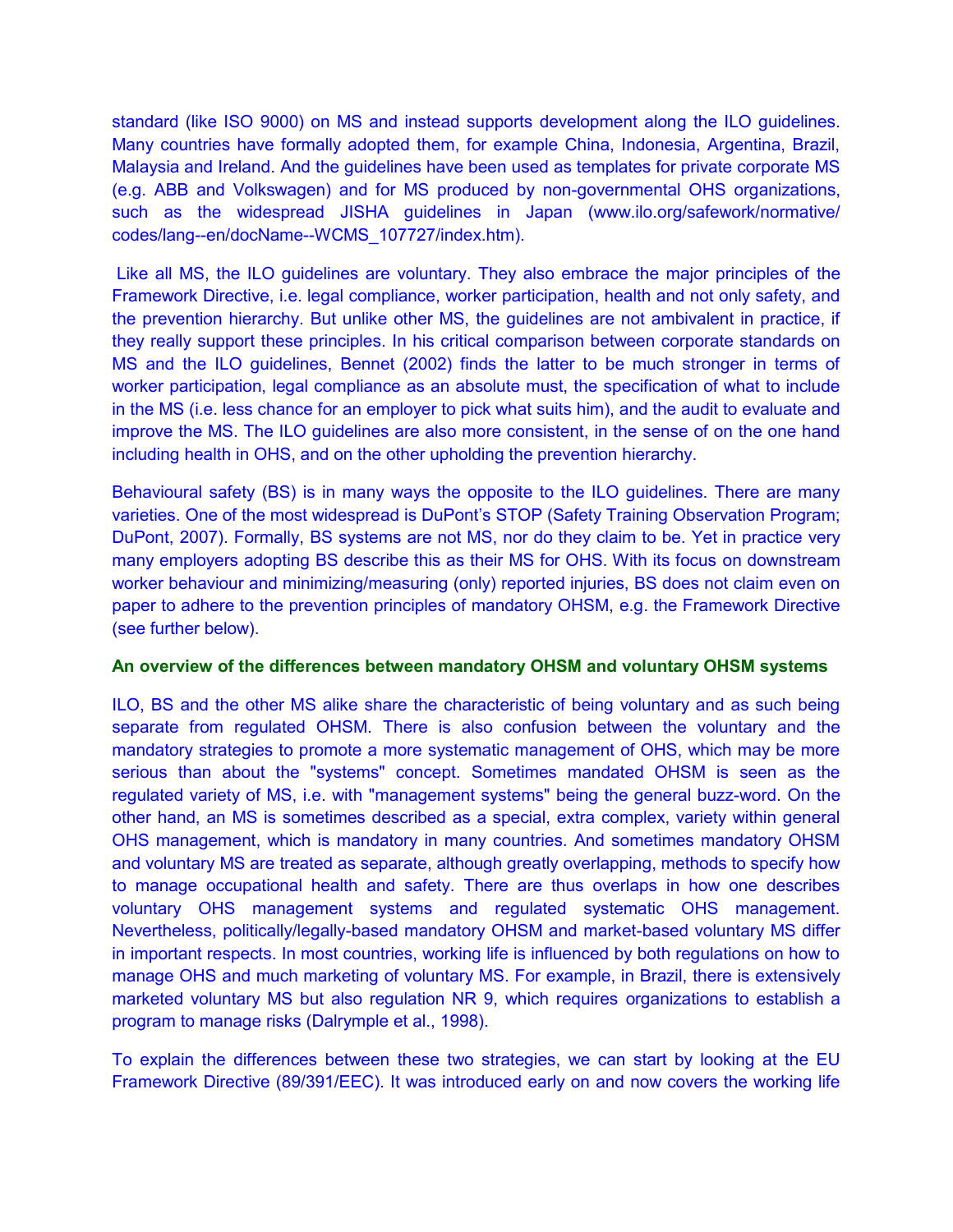of nearly half a billion people. It is therefore in many ways the template for public regulation of OHS management. This directive requires the member states, which currently number 27, to:

- establish the responsibility of all employers "to ensure the safety and health of workers at work", and to provide the necessary organization and means to do so;
- mandate that employers, taking into account the nature of their activities, assess and prevent or minimize OHS risks, as the primary means of fulfilling this duty;
- make OHS competence a compulsory base for employers' OHSM;
- mandate a prevention hierarchy, in which the elimination of risks ("safe place") comes first and personal protection and/or instructions ("safe person") comes last;
- define OHS risks broadly as "the work environment" which includes, for example, the organization of work;
- require employers to adapt OHS conditions to the varying needs of each individual worker; and
- give workers and/or their representatives legal rights to participate on all matters relating to OHS, without involving them in any costs. (See further Vogel 1994, Walters 2002, and Frick 2006).

If we compare these requirements to voluntary MS, there are some crucial differences. The first one is their different origins. You can use the definition of regulated OHSM as "a limited number of mandated principles for a systematic management of OHS, applicable to all types of employers including the small ones" (Frick et al., 2000, p. 3). This distinguishes OHSM from the more complex and highly specified MS. These systems usually have a voluntary/ private market origin, but OHS authorities have started to develop and promote their own MS. This is especially the case in Anglo-Saxon countries, such as the USA and OHSA's Voluntary Protection Program (VPP; OSHA, 1989) as the most familiar example. However, Australian OHS authorities are much more active in disseminating and promoting the use of their MS, for example the SafetyMap (VWA, 2002). Most of these voluntary MS, including those by authorities, include specifications that the MS has to comply with all relevant regulations. But while this is taken as a given, the real evaluation of the voluntary MS is how they comply with the specified procedures.

The most important difference between regulated OHSM and voluntary MS is therefore their goals. Mandatory OHSM is defined by its outcomes. Good OHSM is what works to prevent or detect and abate OHS risks. The procedures to that end are important, but if the procedures are correct and sufficient they are ultimately defined by how they help to improve OHS. an MS is instead defined by its means, by the correct introduction and application of its specified procedures. There is also a difference in structure. Mandated OHSM consists of a limited number of requirements, of principles on how to manage OHS. This is the only alternative when the regulations cover all employers (albeit usually with some differences in the formal requirements depending on size). Voluntary MS, on the other hand, contain a large number of specified procedures in a complex structure. They have usually been constructed to manage the risks for large accidents in big organizations. In such cases, the extensive specifications of the MS are usually needed to give enough rigour to an advanced OHS management. But such complex voluntary MS are not applicable to small firms in the service sector, for example. Another reason for the complexity and rigour of MS is that they often require to be open for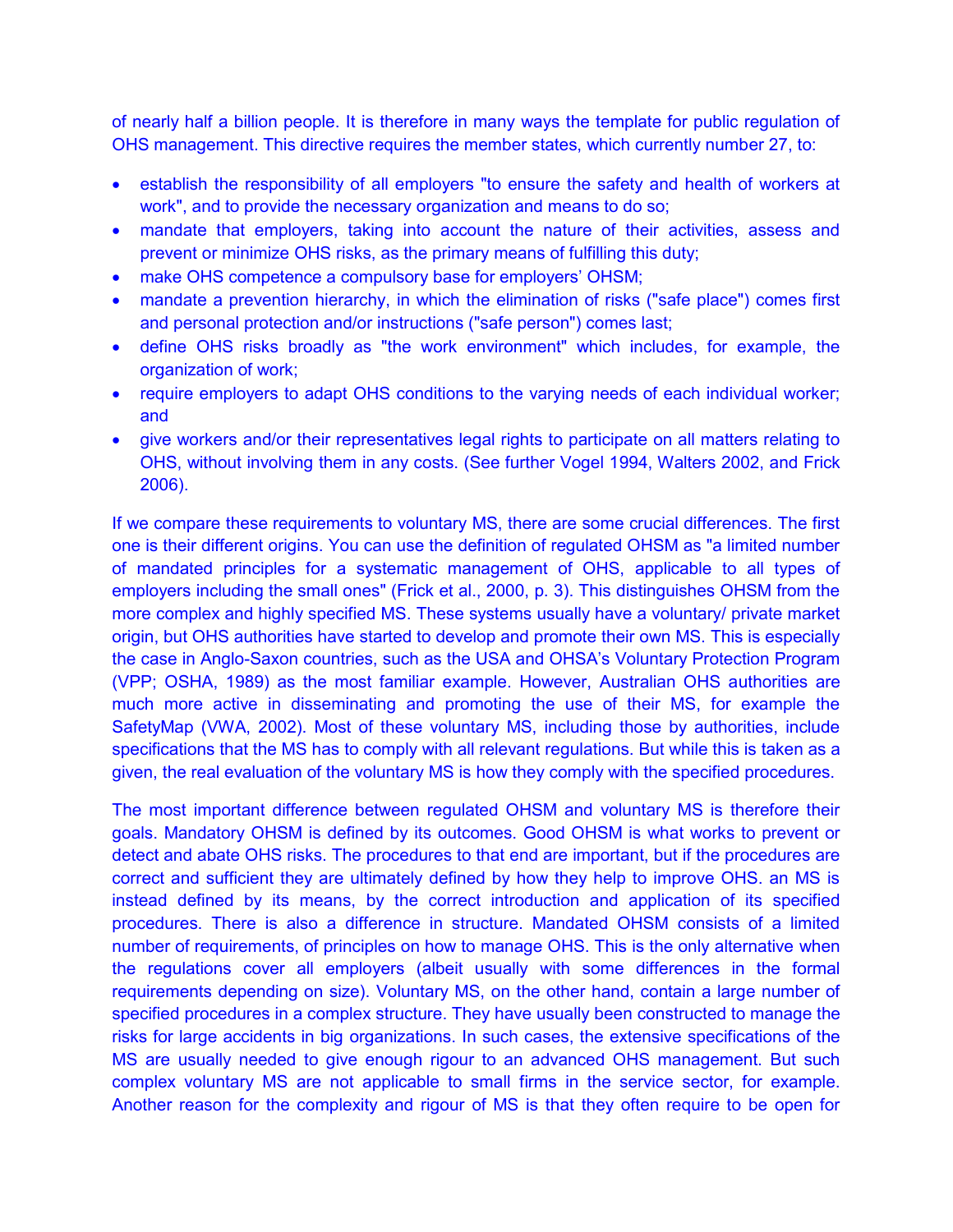external certification, and have been created for this purpose by auditing and certifying organizations. Mandatory OHSM, on the other hand, can never be certified. No private consultant can guarantee the final outcome of an inspection by the OHS authorities. Whether or not a mandatory OHS management complies with the regulations can ultimately only be settled in court.

These principal differences between regulated OHSM and voluntary MS are accompanied by differences in their content. These are not absolute, and should not be exaggerated. In practice, most of what is called compliance with OHSM regulations falls far short of the high ambitions in the likes of the Framework Directive. But on the other hand, most voluntary MS start to deviate from these preventive principles even in their official advice and examples. A slightly exaggerated – but not totally unfair – comparison between mandatory systematic OHSM and voluntary OHSM systems therefore gives the following table.

Public systematic OHSM Private M systems Basis Politics & Legal obligations Markets & Voluntarism Application All employers Large organizations OHSM specification Low: Principles High: Complex Certification No: Cannot replace legal OHS inspection Yes: Consultants evaluate procedures Goal No OHS risks Correct procedures OHS Scope Health & safety mainly/only Evaluated on Health & safety risk exposures Behavioural figures, e.g. of WC, LTI Prevention through Organization & Technology Downstream through Behaviour control Participation On ends and means in OHSM MS may be used to control workers

#### **The risks of failure and misuse of MS**

Major aspects of voluntary management systems for OHS

To compare the practices of MS to the ideals of mandatory OHSM is in one sense unfair. But apart from the ambivalence in the presentation of the MS themselves, their practices have to be evaluated against the high standards of the regulations if we are to see their weaknesses and how they can be improved. Such a close scrutiny is the purpose of this section. It will be divided into discussions of the following issues:

- the motive to introduce an MS, which may strongly affect most, if not all, aspects of how it is implemented;
- the pros and cons of certification for the OHS effects of an MS;
- how to measure the MS performance, from behavioural numbers to customer dialogue;
- the OHS scope of the MS: safety, technical, health or the broad work environment?;
- behavioural safety, or upstream prevention through the prevention hierarchy?;
- consultation to convince workers or to learn from them?;
- resources, auditing, learning and continuous improvement
- when you realize that a good MS is difficult and never finished.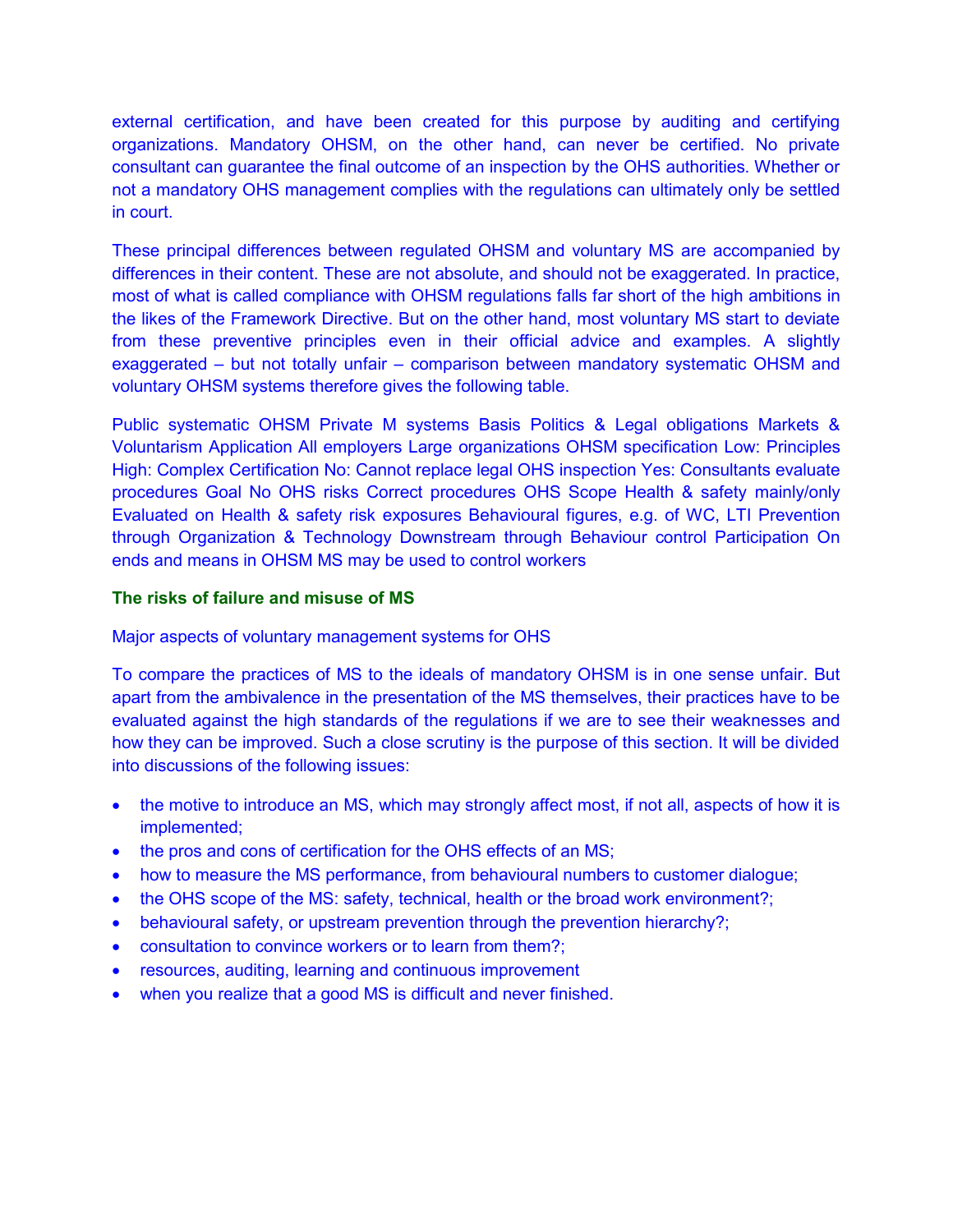#### **External or internal motives?**

No management – no human behaviour – is perfectly rational. Yet MS are a forceful attempt to increase the rationality of how OHS is managed in organizations. The real motives and purposes – as opposed to rhetorical ones – for the introduction of an MS are therefore central in establishing how the MS will operate in practice. The first question to ask when one tries to evaluate – or in other ways understand – an MS is therefore why was it introduced? As an MS entails a development of the general management, it is likely to have complex purposes, to be based on a mixture of both external and internal motives. And the same single OHS questions can often be described both as an external and an internal issue. The difference is thus very much a question of perspective. Still the external and internal motives for an MS are different.

The often overlapping external reasons for employers to introduce an MS may be:

- the MS certificate as "proof" of good OHS management, which improves the market image to customers and investors and the labour market. The certification business thrives on firms that are keen to use certificates for public relations purposes. Sometimes small firms even need a certificate to do business with large corporations;
- firms with a certified MS may be visited less frequently by the labour inspectorate, which is an incentive in countries such as Denmark, the USA and Australia;
- if a firm has serious OHS risks, the external motive for the MS may really be to reduce the risks. Otherwise internal OHS risks may become publicly known scandals;
- larger firms in particular need societal acceptance, as a "licence to operate", and an MS may be important to that end.

## **The internal motives to introduce an MS may be:**

- to reduce the number of reported injuries etc, to save on worker compensation costs, and especially in the USA – also on healthcare costs;
- to protect against disruptions to production due to absence and thereby to reduce indirect internal costs for poor employee health, i.e. actual costs, also for unreported ill-health, and not only to reduce claims or insurance rates; — a work environment that supports efficient work and reduces disturbances from poor OHS – such as accidents, noise or poor ergonomics – and thereby improves productivity, quality and profits;
- to ward off OHS litigation by improving prevention. Third-party lawsuits are conducted especially in cases involving asbestos (in the USA) but there also cases against the effects of such things as lead, PCBs and nuclear and other hazardous waste;
- to use the MS to strengthen management control of worker behaviour and communication with workers and thereby to reduce worker and union influence at the site;
- to make workers mainly responsible for avoiding injury by a focus on behavioural safety;
- management efficiency, to simplify or streamline the OHS, to spend less time and money to reach set OHS goals, and also better integration of OHSM into the general management;
- ethical motives: in a situation of complex OHS interests, managers may have an opportunity to let their personal ethics of not injuring employees influence the OHSM.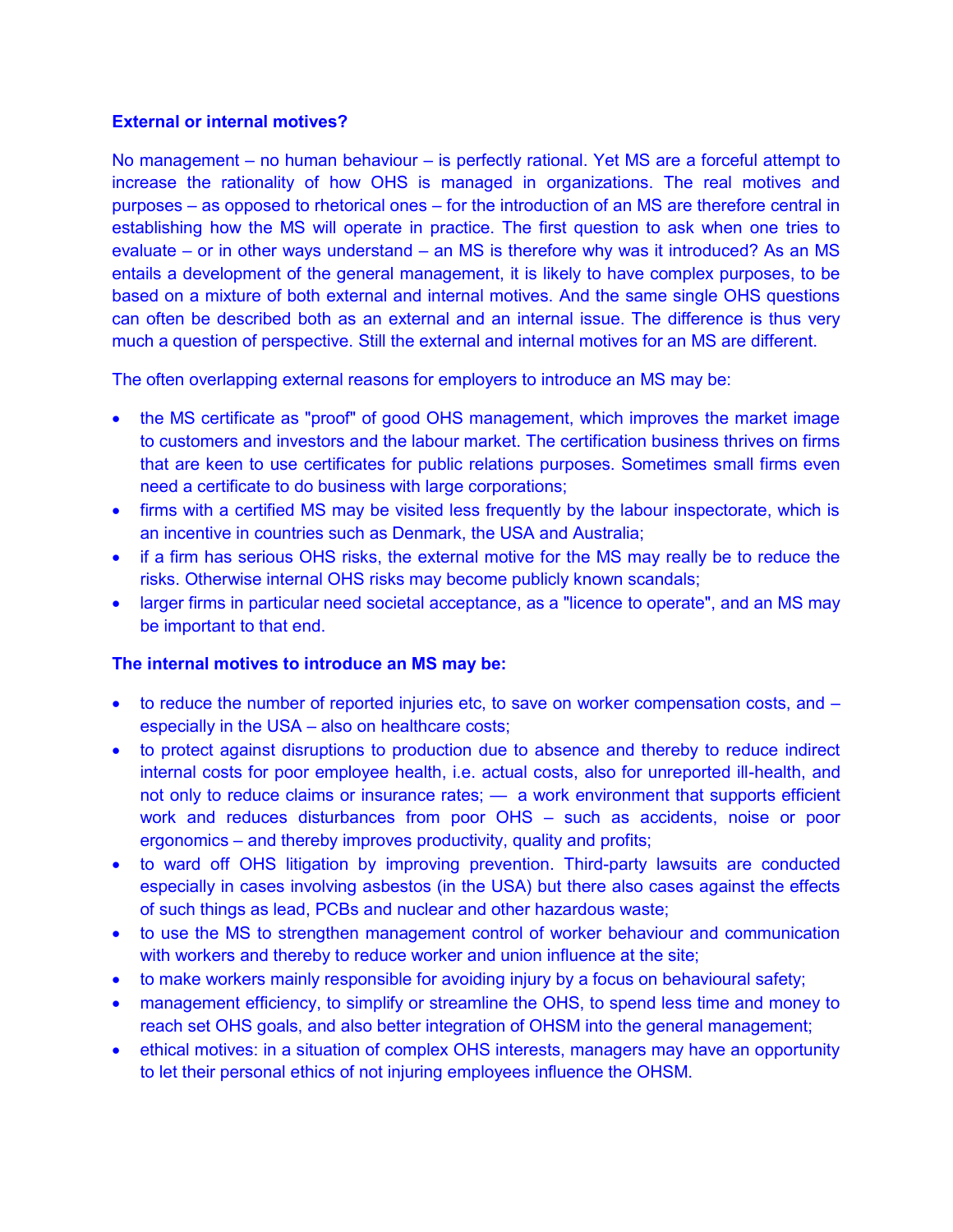It is not only legitimate but even necessary for firms to manage their external relations in all important aspects. This unavoidably includes their management of OHS. A good MS image may be important to attract customers and investors and avoid labour inspectorate and media scandals. Employers who do a good job of reducing risks at work also deserve positive credit for their efforts. However, there is a risk that it may be more important for them to manage the external image of managing OHS, than to manage the internal prevention of OHS risks to their workers. To be effective, an MS therefore requires a strong internal motivation. Managers cannot only do it for the external reasons. They also have to believe that health and safety risks at work are bad for workers' morale, for a good production flow, for improving quality and productivity or for other important business goals. Or they may believe that the real internal OHS situation runs a very large risk of spilling over into a bad external OHS reputation.

#### **The pros and cons of MS certification**

Like other methods within the broad standardization movement, certification can be very useful in improving trade and other interaction. A certificate gives an outsider an assurance from thirdparty experts that the firm with the certificate has achieved a certain quality or other standard, in this case in how it manages OHS. Certification presupposes a standard with a complex set of quite strictly specified procedures, as a precise enough yardstick to audit the MS against. It is thus only possible for strictly specified and complex MS, which, however, nearly all MS are. Yet several MS have instead been formulated as guidelines and are thus not intended for external third-party certification. Certified MS are thus only possible for a small number of large worksites, which can implement (and benefit from) the likes of a standard for MS. These workplaces may employ a larger share of the workforce. Yet most workers are employed in smaller firms, which have very limited capacity to implement and certify an MS as a means to improve their OHS.

This is at best, assuming that MS certificates always guarantee good OHS conditions. In practice it is very likely that firms with a certified MS have considerably better OHS than other employers. Yet an MS is complex. Both the OHS risks and outcomes of improvements are hard to measure in quantitative terms, especially the health risks. Irrespective of this, the certificate assures compliance with the specified MS procedures, not good OHS outcomes. It is therefore not surprising that many cases have been reported of firms with certified MS that have still had severe deficiencies in how they managed OHS. For example, systematic management mistakes caused a fatal accident in a large Swedish company, which DNV had recently certified to be in accordance with the OHSM regulations (Arbetsmiljoinspektionen, 2003). DNV claimed that they had nothing to do with the accident. They only audited and certified that the worksite had a system, but how the system was applied in practice was outside their remit and responsibility (Arbetarskydd, 2004). And in Australia, a major Esso plant blew up soon after the internal corporate auditors had praised its MS (Hopkins, 2000). Similarly, certified environmental MS are not always reliable (Poksinska, 2003).

Thus, while it is natural for firms to try to get the external credit for a certified MS, such a certificate is not enough for the internal purposes of reducing health and safety risks. While the motive for the employer to implement an MS is as much internal, the auditing process of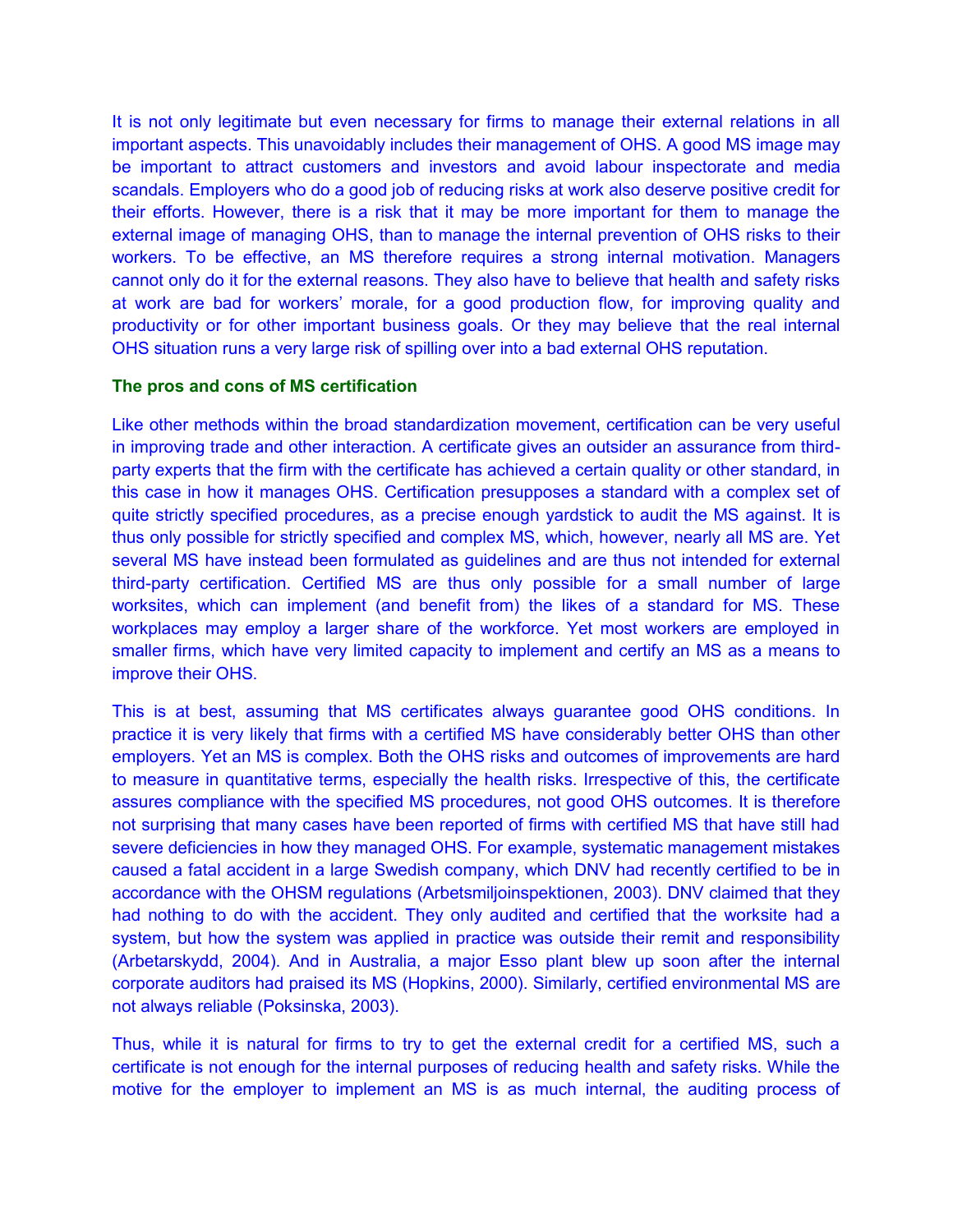certification is more important than the resulting paper certificate. The external auditing can then be used as a learning process on what should be improved and how that can be done. Used in this double way, MS certification relates to the function of regular evaluation and improvement, which is essential for any MS (Dalrymple et al., ibid; see also p. 24).

### **MS performance – behavioural numbers or OHS effects and customer satisfaction?**

Why an MS is implemented thus influences whether a certificate is used mainly to promote the external image or the certification process is also used for internal learning and improvement of how the OHS is managed. But the motives behind the MS also affect how it is measured and evaluated. There is a need for some kind of performance measurement of the MS. If the main motives underlying the MS are external – such as to reduce WC premiums, keep the inspectors out, and/or improve external image – the measured goal is usually the number of workers to report injuries or diseases, or to take sickness absence.

However, reported LTI, compensation claims etc, are poor indicators of OHS risks. Not all accidents that workers experience are reported to management. Managers have also been known to keep many of those reported out of the official OHS statistics. And employers may challenge the reports – such as on the very common cases of musculoskeletal diseases – as not being work-related and thus not to be included in the measured effects of the MS. Even work related fatalities may by definition be excluded from reported figures, such as traffic fatalities while driving on duty in the UK (Tombs, 2006). If few reported injuries is the goal, this can result in a management culture of suppressing these. Eisner & Leger (1988) found that after the ISRS safety management was introduced in South African mines, the fatality rate remained roughly the same while the number of reported smaller accidents halved. Their conclusion was that safety had probably not improved much but that there was more pressure not to report smaller accidents. Zoller (2003) describes the strong internal mechanisms, which make workers not report even considerable injuries. And Rosenmann et al. (2006) found that only a third of all work-related accidents show up in employer reports in the USA. Outright falsification of figures – with lower figures to OSHA and the world than for internal use – may also happen, even in large companies (UAW, 1987).

To measure the performance of an MS mainly on reported accidents and other such numbers may therefore be a stronger incentive for claims management – to minimize claims and other reports – than for prevention management. Yet the possibly huge gaps between reported numbers of injuries and the actual OHS risks in the workplace are rarely – if ever – discussed by those who produce and promote voluntary MS. Even OHS authorities with officially very broad OHS goals – such as those in Australia and Canada – usually evaluate the performance of an MS (and in general the OHS policies) only by numbers of reported injuries, with no comment on the poor validity of these measurements. Dotson (1996) also illustrates how broad OHS goals are reduced to one or a few figures, with more focus on safety than on health. His starting point is that "what gets measured, gets done". The corporation in which he is 19 Occupational Health & Safety Management Systems the safety manager therefore manages its OHS worldwide by Corporate H&S Management guidelines, and measures its safety performance by the "total recordable injury rate". This is relatively quite low, which is achieved with an "understanding that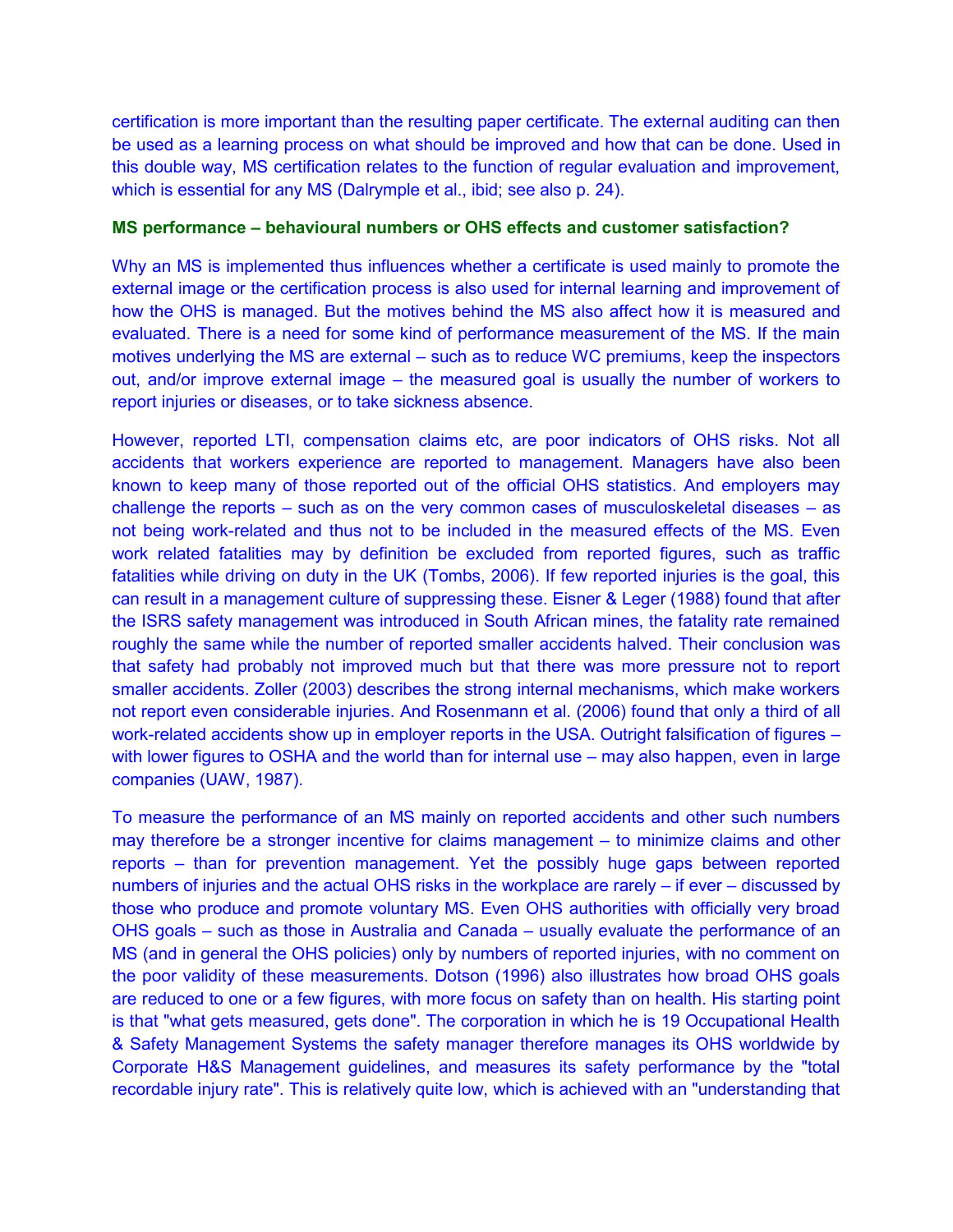most injuries in modern workplaces are caused not by unsafe conditions but by improper or improperly executed work procedures" (Dotson, ibid). When the company wanted to add a single metric to measure its occupational hygiene and other health aspects, it found that some 30% of its workers used respirators and nearly all used hearing protectors. However, Dotson did not report that this resulted in any prevention to reduce the massive exposure to health risks of chemicals and noise. The company instead measured the health effects of its MS by a figure on workers' behaviour in using the prescribed PPE.

Nevertheless, there is a need to measure the MS results. Without any idea of its OHS outcomes, we cannot distinguish between a paper MS and one which is implemented in practice. We thus have to search for better measurements than the narrow reporting numbers, which can be – and are – manipulated. As for any complex goals, we have to combine several indicators, like in a balanced scorecard (but the choice of indicators in such a scorecard is essential). The alternative indicators have to reflect the official MS goals (except in behavioural safety) of minimizing risk exposure. The MS should utilize competent exposure measurements and expert assessments. Labour inspectorate notices, both formal citations and advice about what to improve, are also important indicators of the OHS situation.

However, limited resources will make such expert-based indicators the exception, even in large workplaces, with internal OHS expertise, and with repeated visits from the labour inspectorate. And organizational risks – which are very important for both somatic and psychosocial health at work – are difficult to estimate by experts. The performance of MS should therefore mainly be measured through surveys issued to workers on how they perceive the risks and their workrelated (ill-)health. As workers are the customers for any MS which really aims to improve OHS, such a survey is no different from any other form of customer dialogue. Worker surveys have also been demonstrated to be quite valid in their description of the OHS, if they have carefully crafted questions (Wikman, 2006). The surveys can be combined with experts' measurements and assessment, and also with injury statistics. As long as such statistics can be validated against other data, they too are part of a broad panel of evidence on which to evaluate the performance of an MS.